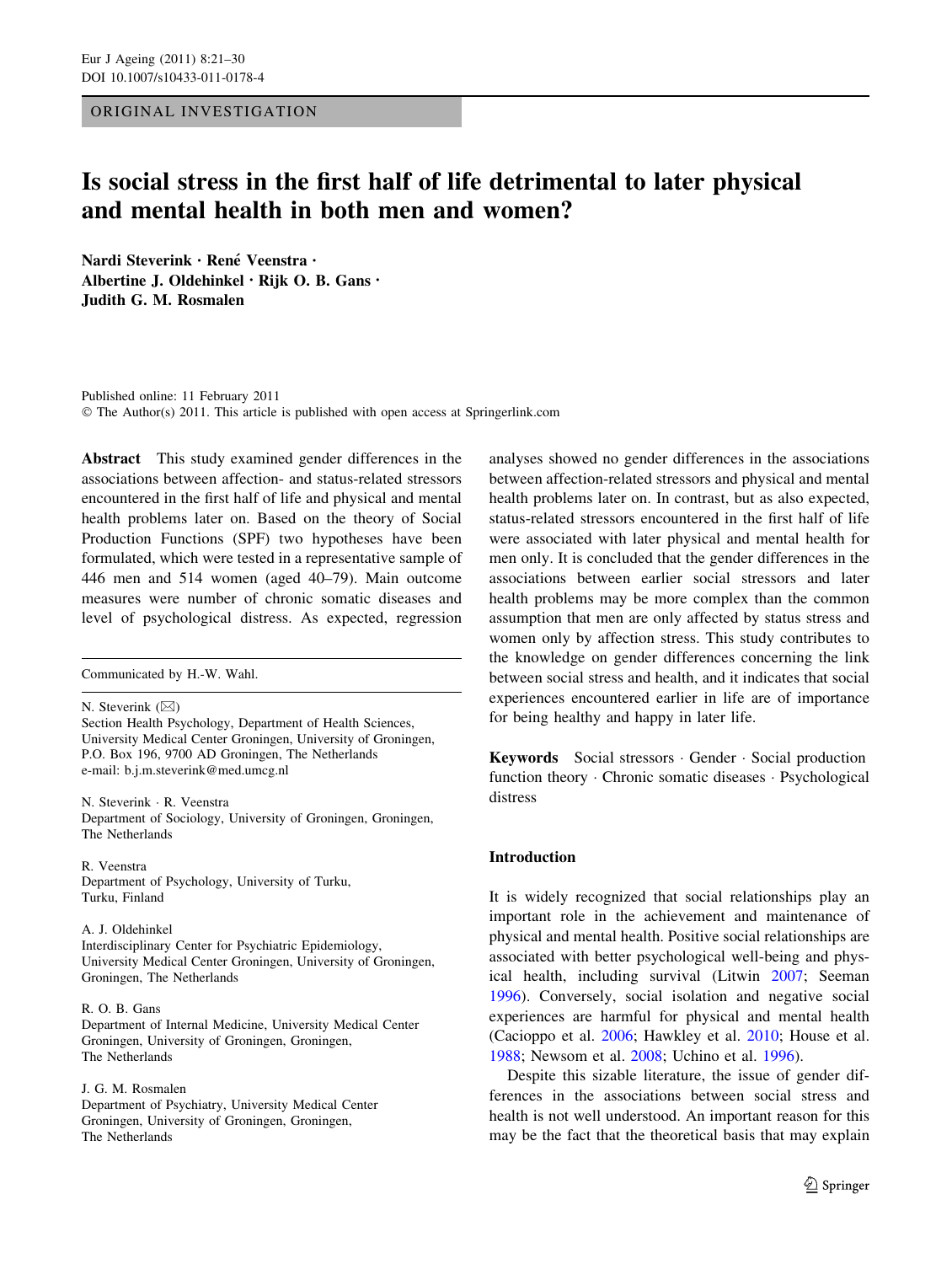the gender differences is still unsettled. In this study, we therefore, aim to contribute to solving this problem by using the theoretical framework of Social Production Function (SPF) theory (Lindenberg [1996](#page-8-0); Ormel et al. [1999;](#page-8-0) Steverink and Lindenberg [2006\)](#page-8-0). SPF theory may help to integrate existing findings, and, additionally, help to understand the gender differences. SPF theory approaches the health consequences of social stressors from the viewpoint of deprivations in the fulfillment of basic human social needs. If basic need fulfillment fails to occur (which causes stress), the necessary conditions for effective functioning and well-being are lacking, and health problems may follow (cf., Deci and Ryan [2000](#page-8-0)). Two basic human social needs that are considered in SPF theory are especially important here: the needs for affection and status.

The need for affection (i.e., feel emotionally close to others and be loved and cared for) is generally fulfilled by close personal relationships such as parents, family, and spouses. Stress as a result of negative experiences concerning these social relationships, therefore, is seen in SPF theory as stress related to the fulfillment of the need for affection.

The need for status (i.e., the need to be approved because of one's relative social position or of certain achievements) is largely fulfilled in social situations such as school and work. Therefore, stress as a result of negative experiences in these social settings is seen, in SPF theory, as stress related to the fulfillment of the need for status.

Many of the social stressors that are considered in the existing literature on social stress and health closely relate to these kinds of affection- and status-related stressors. Indeed, especially social stressors related to personal relationships, and to work and subjective relative rank were found to be detrimental to health (cf. Cohen et al. [1998,](#page-8-0) [2008\)](#page-8-0).

With regard to the literature on gender differences, it is often shown that women suffer more from stressors in the personal relational domain (i.e., affection-related stress), whereas men suffer more from stressors in the social ranking domain (i.e., status-related stress). For example, women were found to be more sensitive to relational conflict in terms of endocrine function than men (Kiecolt-Glaser et al. [1996](#page-8-0)). Men showed greater cortisol responses to achievement challenges and women showed greater responses to social rejection challenges (Stroud et al. [2002\)](#page-8-0). Oldehinkel et al. ([2007\)](#page-8-0) found that, among early adolescent boys and girls, experiences in the achievement domain (i.e., not being good at sports) were predictive of depression for boys, and experiences in the interpersonal domain (i.e., not being liked) were predictive of depression for girls. With respect to status-related stress, some studies showed a stronger association between work-related stress (e.g., job strain and downward socioeconomic mobility) and distress among men than among women (e.g., McDonough and Walters [2001;](#page-8-0) Tiffin et al. [2005](#page-9-0); Ver-meulen and Mustard [2000](#page-9-0)). Hammarström and Janlert [\(2002](#page-8-0)) found that early unemployment was, over a period of 14 years, related to more somatic symptoms in men, and to more psychological symptoms in both men and women.

Still, also a number of inconsistent findings have been reported with respect to gender. For example, no gender differences were found in the rate of wound healing following marital conflict (Kiecolt-Glaser et al. [2005\)](#page-8-0), nor in the associations of strained relationships with psychological distress (Umberson et al. [1996](#page-9-0)) or with chronic conditions (McDonough and Walters [2001](#page-8-0)). In addition, it was found that relationship stress related to poorer physical and mental health for men only (Denton et al. [2004](#page-8-0); Levenson et al. [1994](#page-8-0)), whereas Denton et al. [\(2004](#page-8-0)) found job strain to be negatively associated with distress for women.

In sum, many of the studies just mentioned fit in with the idea of affection- and status-related stress and their health consequences. In addition, many studies also fit in with a general notion on gender-specific social orientations, which states that men are more status-oriented, whereas women are more affection-oriented (e.g., Cross and Madson [1997](#page-8-0); Cyranowski et al. [2000](#page-8-0)). According to the latter idea, women would suffer especially from affection-related stress, whereas men would suffer more from status-related stress. Still, as said, these gender-specific effects are not consistently found, and sometimes findings are even opposite. In addition, studies outside the health field suggest that both men and women care for affection and belongingness (e.g., Baumeister and Leary [1995](#page-8-0); Pendell [2002](#page-8-0)). The latter may indicate that, at least, affectionrelated stress may also be detrimental to the health of men, not only of women.

SPF theory may be of help here, because it states that, basically, both men and women have a need for affection and status and, therefore, will suffer from stress in both of these need fulfillments. However, SPF theory also assumes a gender-specificity in possibilities for substitution or compensation between different need fulfillments (Steverink et al. [1998\)](#page-8-0), which may help to explain the gender differences. Substitution between different need fulfillments means that people will switch to increased efforts to achieve more of another social need fulfillment, when a certain social need fulfillment is blocked or lost. In general, people will try to compensate a lack in status fulfillment by increasing efforts to 'produce' affection. This is due to the fact that, in general, affection need fulfillment is relatively 'easier' than status need fulfillment. If one already 'produces' affection, it does not take many additional efforts to be kind to another person and be caring. Status, on the other hand, is a positional 'good', and therefore is it not very easy to increase its production if affection need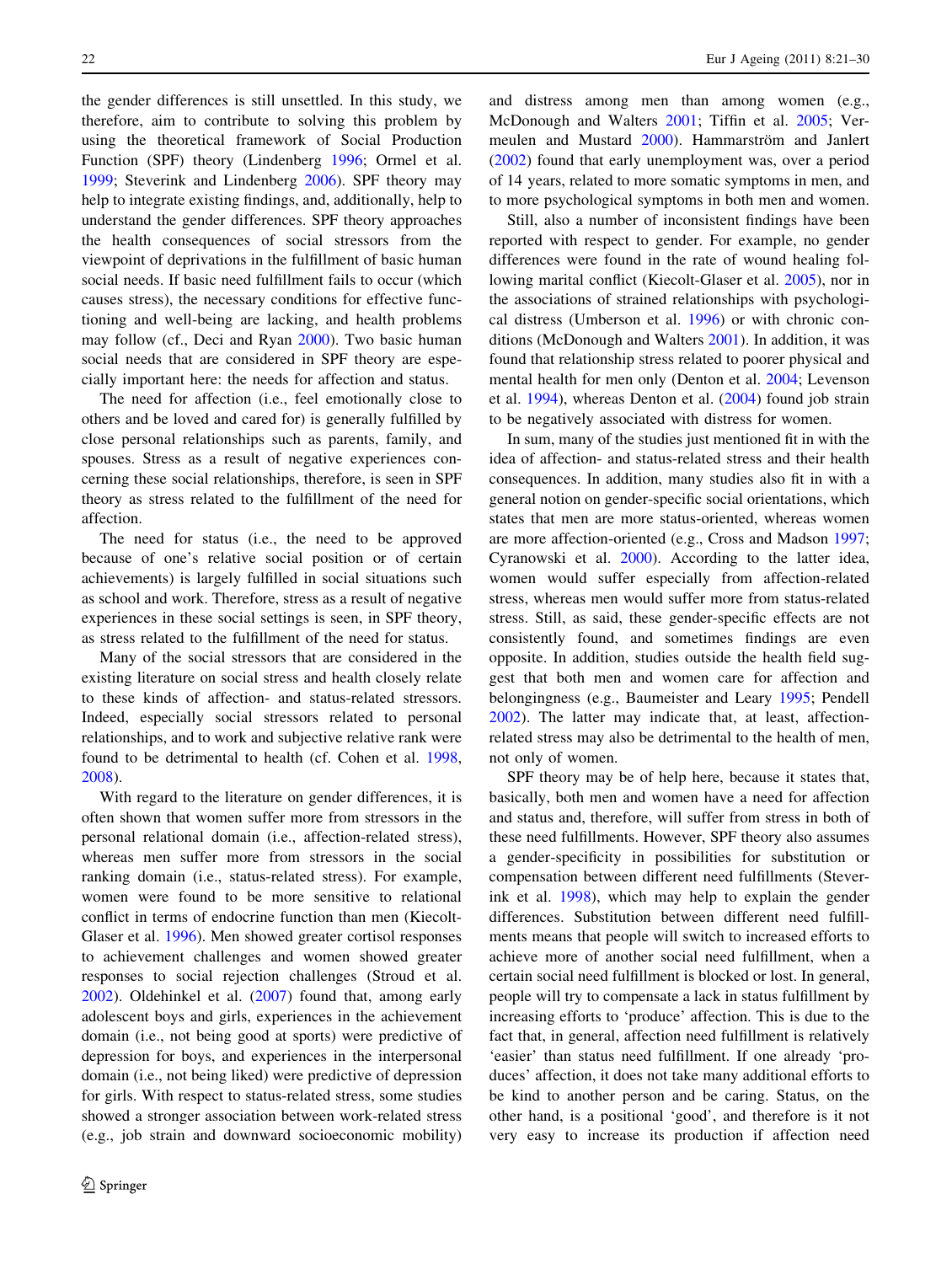fulfillment is difficult. It requires something special, such as specific talents, skills or assets. Therefore, in general, it will be relatively easier to compensate loss of status by more affection need fulfillment than loss of affection by more status. Indications for this mechanism have been found in studies on SPF theory (Nieboer and Lindenberg [2002;](#page-8-0) Steverink [2001;](#page-8-0) Steverink and Lindenberg [2006](#page-8-0)), but also elsewhere. For example, Artazcoz et al. [\(2004](#page-8-0)) found that women had less negative mental health effects of unemployment (status) if they had children in the home (affection).

Important for understanding the gender differences in social stress and health outcomes is that, in the process of substituting lack of status by increased affection, women have an important advantage over men: both men and women will try to increase affection, but for women—as compared to men—it is relatively 'easier' to do so. Women are not only more socialized than men to give and receive affection (Maccoby [1990\)](#page-8-0), they also seem to be better 'hard-wired' (physiologically) for giving and receiving attachment and connectedness, due to, among others, oxytocine secretion, which occurs especially in females and stimulates prosocial contacts (cf., Taylor et al. [2002](#page-8-0)). Therefore, when stress is encountered in the domains of status or affection need fulfillment, both men and women will suffer from this. However, women will suffer less from status-related stress than men because women can compensate this relatively easier than men with increased affection need fulfillment. Thus, it is hypothesized that status-related stress will be less detrimental to the health of women than to men's health. Affection-related stress, however, will be detrimental to both men's and women's health. These two hypotheses will be tested in the following. We selected men and women of age 40–79, and investigated the associations of the social stressors they had encountered before the age of 40 (from birth on), with physical and mental health problems later on (after the age of 40). We chose to focus on age 40, because, in general, health problems start to occur when people are in their mid forties (Bruggink et al. [2010\)](#page-8-0), women even some years earlier than men (Oksuzyan et al. [2010\)](#page-8-0). Moreover, indications exist for longer term health effects of negative social experiences suffered earlier in life (e.g., Luecken et al. [2006;](#page-8-0) Repetti et al. [2002;](#page-8-0) Tiffin et al. [2005\)](#page-9-0).

# Methods

#### Study population

Our study has been performed in a sub study of the PRE-VEND study (Prevention of REnal and Vascular ENd stage Disease), a population cohort study running since 1997 in

the city of Groningen, the Netherlands. As a primary objective, PREVEND investigates microalbuminuria as a risk factor for renal and cardiovascular disease. Details of the PREVEND study protocol have been described elsewhere (Pinto-Sietsma et al. [2000\)](#page-8-0). The total screening program in 1997–1998 was completed by 8,592 subjects (aged 28–75 years), which were again invited to visit the outpatient clinic in 2001–2003. Out of the 6,894 subjects (80.2% of the actual study cohort in 1997–1998) that completed the follow-up program, a population representative sample of 2,554 participants was invited for additional measurements on psychosocial determinants and outcomes of health, constituting the initial sample of the sub study. Of the 2,554 participants, 1,094 completed the additional measurements,  $46.3\%$  male ( $N = 506$ ), with an average age of 53.1 years  $(SD = 11.4; \text{ range } 33-79)$ . PREVEND participants who did or did not participate in the sub study did not significantly differ concerning age  $(t = 0.79, P = 0.43)$ , and gender  $(\chi^2 (1, N =$  $2554$ ) = 1.75,  $P = 0.19$ . The study was approved by the medical ethics committee and was conducted in accordance with the guidelines of the declaration of Helsinki. Written informed consent was obtained from all participants.

The sub study sample consisted of people aged 33–79, but because we were interested in people in their second half of life (having experienced social stress in their first half of life), we selected the participants of age 40 and older ( $N = 960$ ). This subsample contained 446 (46.5%) men and 514 (53.5%) women. Mean age was 55.4  $(SD = 10.1; \text{ range } 40-79).$ 

#### Measures

## Physical health problems

Physical health problems were measured by asking respondents to complete a checklist of 22 chronic somatic diseases, by indicating whether they had suffered (yes or no) from each disease in the preceding year. Examples are: lung disease (e.g., asthma, COPD), gallstones, rheumatoid disease, osteoarthritis, and bowel disorder. Four common chronic somatic diseases were not included in the checklist (i.e., diabetes, CHD, CVA and hypertension), because these had been already asked at the first measurement of the PREVEND study in 1997–1998. If participants had indicated to have one or more of these four chronic diseases in 1997–1998, these scores were added to the scores on the checklist of 22. If one or more of these four diseases had developed after the measurement of 1997–1998, they most likely popped up in the three open questions that participants could fill out on possible other chronic somatic diseases that were not in the checklist of the 22 chronic somatic diseases. If people reported on one or more other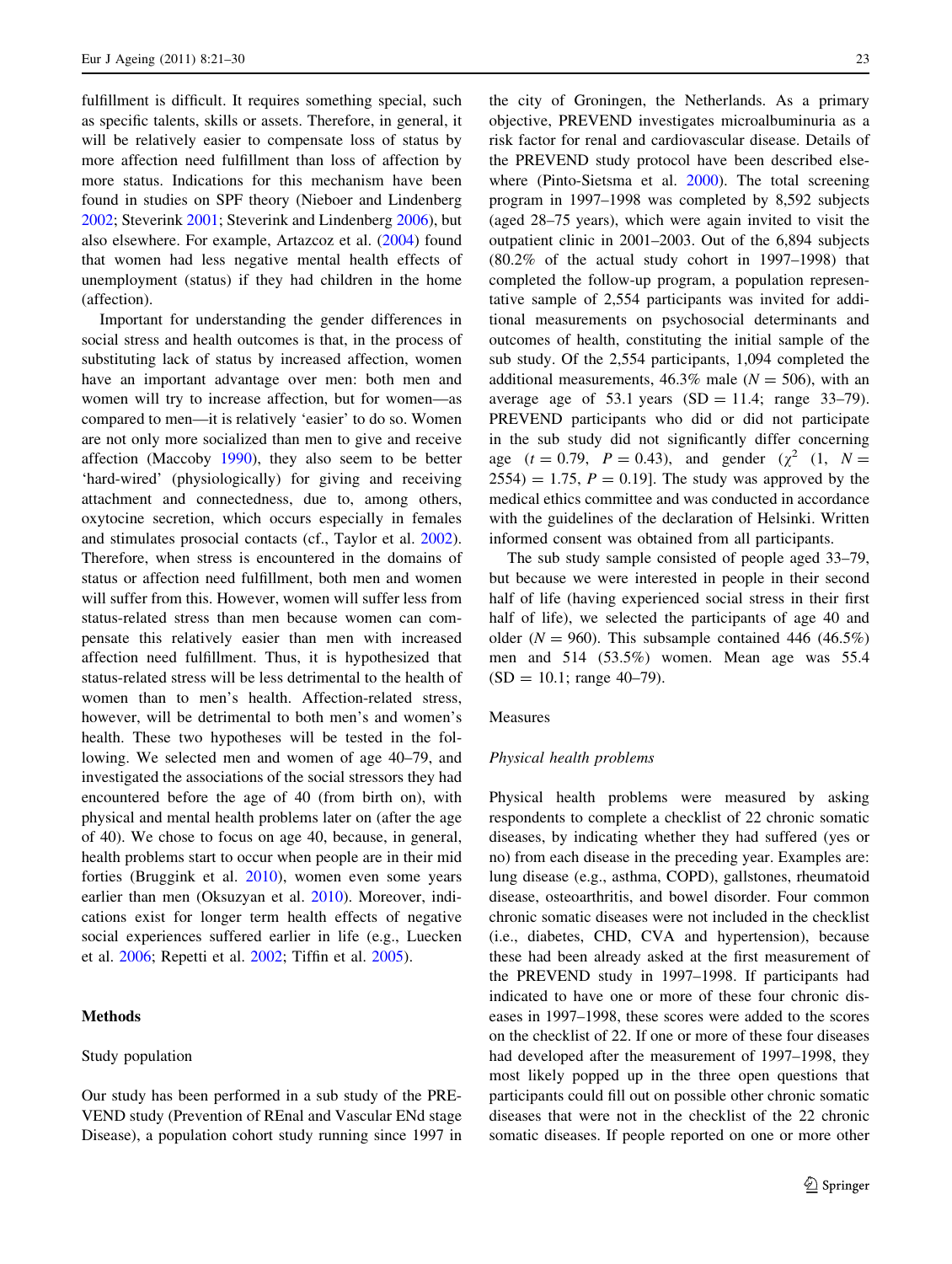chronic somatic diseases, these were analyzed separately and counted if they indeed could be considered a chronic somatic disease (e.g., prostate disease). The actual range of chronic somatic diseases was 0–10: 416 participants (43.3%) mentioned 0 diseases, 434 (45.3%) had 1 or 2 chronic diseases, 60 (6.2%) persons had 4–7 chronic diseases, and 3 participants mentioned 8, 9, or 10 diseases.

## Mental health problems

Participants completed the Dutch translation of the 12-item General Health Questionnaire (GHQ-12) measuring current psychological distress (Koeter [1992\)](#page-8-0) at home before the visit to the outpatient clinic. The GHQ-12 comprises 12 questions dealing with two major classes of phenomena: inability to continue to carry out one's normal healthy functions (e.g., playing a useful part in things, able to enjoy day-to-day activities) and the appearance of new phenomena of a distressing nature (e.g., losing sleep over worry, thinking of yourself as worthless). Respondent were asked whether they had recently experienced a particular symptom or item of behavior on a scale ranging from 'less than usual' to 'much more than usual'. The internal consistency (Cronbach's  $\alpha$ ) in the present sample was 0.86. The here reported analyses are based on a GHQ sum score that was calculated using the Likert GHQ scoring method  $(0-1-2-3)$ . Average item score was  $0.94$  (SD = 0.48; range  $0-3$ ).

## Affection- and status-related stressors

The affection- and status-related stressors were measured by a selection of items of two existing questionnaires, i.e., the List of Threatening Experiences (LTE) and the List of Long-term Difficulties (LLD). The LTE (Brugha and Cragg [1990](#page-8-0)), asking participants whether or not 12 adverse life-events took place in the previous year, was modified by adding questions about the occurrence of life-events in three life periods: 0–12 years (childhood), 13–18 years (adolescence), and 19–39 years (adulthood). The LLD is a modified version of the Groninger Lijst Langdurige Moeilijkheden (GLLM), which in its turn originates from the Mooney Problem Checklist (Gordon [1949\)](#page-8-0). Participants were asked whether or not they experienced 12 possible chronic difficulties (e.g., marital problems) in the previous year. The same age categories (as described for the LTE) were added. Participants were also asked to rate the stressfulness of a chronic difficulty in the period in which the chronic difficulty was present on a three point rating scale: not stressful, moderately stressful, or highly stressful.

The three questions that were asked for the occurrence of affection-related stressors in childhood (age 0–12) were:

''Have you, as a child (i.e., before the age of 12) been separated from your mother for more than 3 months?''; ''Has a parent, (child), brother, sister (or partner) died, when you were 0–12 years of age?"; "Did you have difficulties with your parents (e.g., conflicts regularly, nonacceptance) at the age of  $0-12$ ?". Two questions were asked for affection-related stressors in adolescence (age 13–18): ''Has a parent, (child), brother, sister (or partner) died, when you were 13–18 years of age?''; ''Did you have difficulties with your parents (e.g., conflicts regularly, nonacceptance) at the age of 13–18?''. Three questions were asked for affection-related stressors in adulthood (age 19–39): ''Did you and your partner separate when you were 19–39 years of age?''; ''Did you have difficulties in your partner relation (e.g., jealousy, conflicts, doubts, quarrel) at the age of 19–39?''; ''Did you have difficulties in the relationship with your parents? (e.g., conflicts regularly, non-acceptance) at the age of 19–39?''.

Status-related stressors were also measured for the same three life periods. One question was asked for status-related stress in childhood: ''How stressful was school/study (e.g., too demanding, not to combine with other duties) when you were 0–12 years of age?'' One question was asked for status-related stress in adolescence: ''How stressful was school/study (e.g., too demanding, not to combine with other duties) when you were 13-18 years of age?'' Two questions were asked for status-related stressors in adulthood: ''Did you become jobless and not succeed in finding work again at the age of 19–39?"; "How stressful was your work (e.g., conflicts, too demanding, threat of dismissal) when you were 19–39 years of age?".

In order to balance the different answer categories and the different number of items for the age periods, the scores of the items with three answer categories were dichotomized into  $0 = no$ ,  $1 = a bit$  or much. We decide to do so because the category much turned out to be used by only a very small percentage (average of less than 8%) of the respondents. Next, the mean score for the total affectionrelated stress and total status-related stress was calculated by summing up the individual (dichotomized) item scores and dividing it by the total number of items for each kind of stress.

Note that the data on the social stressors were not collected with the precise objective of investigating the theoretical ideas on affection- and status-related stressors as elaborated in this study. Therefore, we faced some restrictions in the operationalization of especially the status-related stressors. For example, status-related stress could also emerge in other important achievement domains, such as sports. Nevertheless, we believe that the indicators of social stressors that were distilled from the measures as described, come close to the conceptual basis, as we explained in the introduction. The affection-related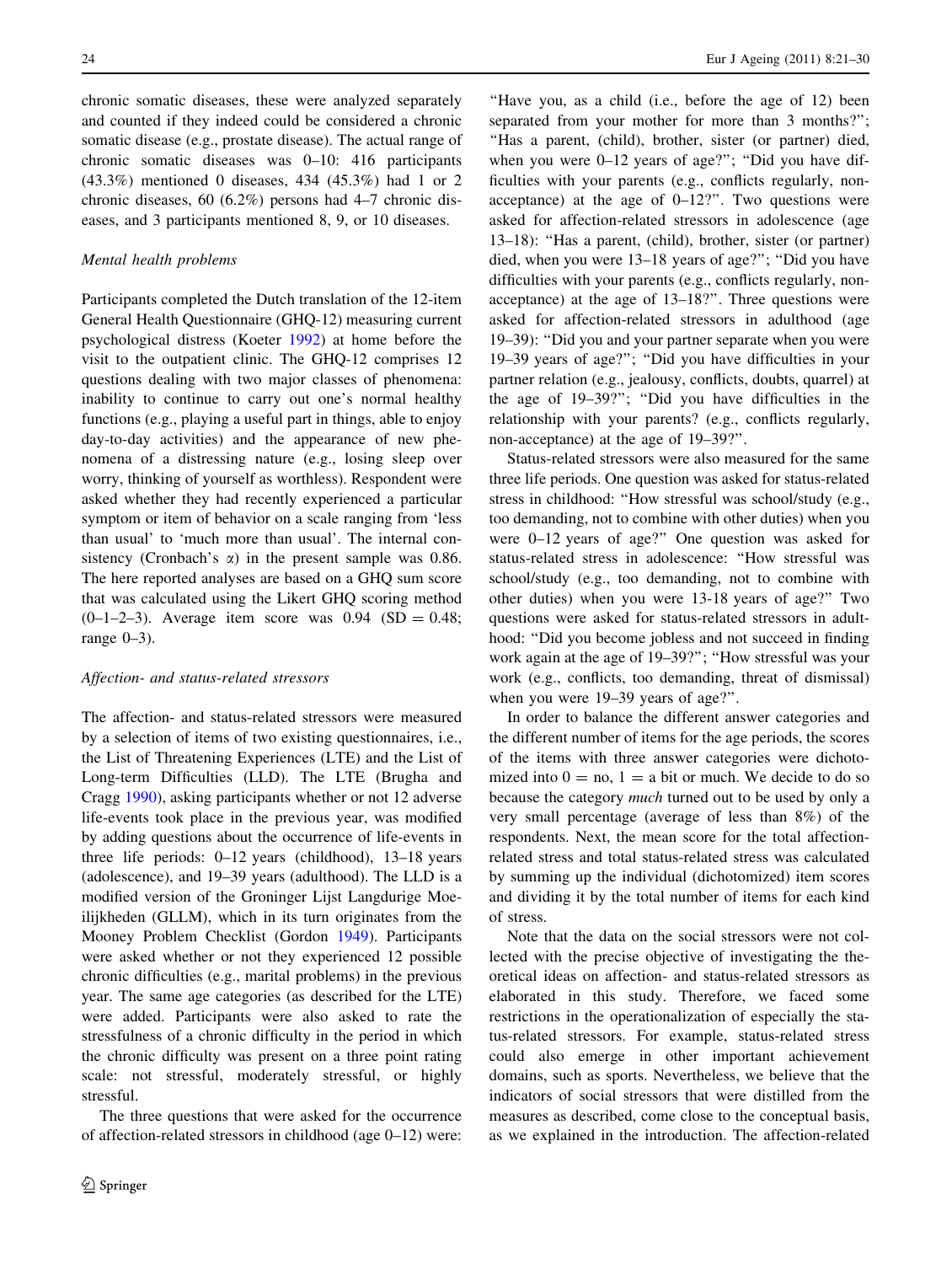stressors come close to negative experiences in various relationships that generally provide affection (i.e., parents, siblings, partners/spouses). The status-related stressors come close to negative experiences in the domains of school and work, which are indicative of status-related stress for most people.

## Affection- and status-related stressors in the last year

Since the experience of recent affection-related stress or recent status-related stress could influence the reporting of health problems, and perhaps also the reporting of stress in the first half of life, we controlled for recently experienced stress. Concretely, this means that we included the answers on the questions about affection- and status-related stress that were possibly encountered in the past year.

For affection-related stress the following questions were asked: ''Has a parent, child, brother, sister or partner died in the last year?''; ''Did you and your partner separate during the last year?"; "Did you have difficulties in your partner relation (e.g., jealousy, conflicts, doubts, quarrel) during the last year?''; ''Did you have difficulties with your parents (e.g., conflicts regularly, non-acceptance) during the last year?''; ''Did you have difficulties in the relationship with your children (e.g., conflicts regularly, little respect from children) during the last year?''.

For status-related stress during the last year, the following questions were asked: ''Did you became jobless and not succeed in finding work again during the last year?''; ''How stressful was your work (e.g., conflicts, too demanding, threat of dismissal) during the last year?''. The calculation of the total amount of affection-related stress

and total status-related stress in the last year has been done in the same way as in the other stress questions.

# Results

We first inspected possible gender differences in the present sample. Table 1 shows all descriptive values of the variables used in this study, for men and women separately.

Significant differences were found on age, men being somewhat older on average than women; on mean number of chronic diseases, women reporting on average more chronic diseases than men; on mean level of psychological distress (GHQ), women reporting higher levels of distress than men. Regarding affection- and status-related stress before the age of 40, women reporting higher levels of total affection-related stress than men, whereas men reported higher levels of total status-related stress than women. No significant gender differences were found on levels of affection- and status-related stress encountered in the last 12 months.

Next, we tested the two hypotheses. First, it was expected that affection-related stressors encountered in the first half of life would be associated with more chronic diseases and more psychological distress later on, for both men and women. So, no interaction with gender was expected for affection-related stress. Secondly, and contrary to affectionrelated stress, we expected a gender interaction for statusrelated stress, referring to that men will have higher levels of chronic diseases and psychological distress than women, the more status-related stress they have encountered before the age of 40. In Table [2](#page-5-0), the results of the test of these two

|                                         | Correlations       |          |           |           |          |                               |          | Mean $(SD)$        | Difference $P$       |          |         |
|-----------------------------------------|--------------------|----------|-----------|-----------|----------|-------------------------------|----------|--------------------|----------------------|----------|---------|
|                                         |                    | 2        | 3         | 4         | 5        | 6                             | $\tau$   | Men<br>$(N = 446)$ | Women<br>$(N = 514)$ | $t$ test |         |
| 1 Age                                   |                    | $0.30**$ | $-0.14**$ | $-0.31**$ |          | $-0.25**$ $-0.16**$ $-0.41**$ |          | 56.14 (10.30)      | 54.79 (9.96)         | 2.06     | 0.04    |
| 2 Number of chronic<br>diseases         | $0.32**$           |          | $0.18**$  | 0.03      | $0.09*$  | $-0.03$                       | $-0.12*$ | 0.87(1.15)         | $1.27(1.55) -4.49$   |          | < 0.001 |
| 3 Psychological<br>distress             | 0.05               | $0.23**$ |           | $0.23**$  | $0.20**$ | $0.18**$                      | $0.23**$ | 0.90(0.46)         | $0.97(0.50) -2.07$   |          | 0.04    |
| 4 Affection-related<br>stress till 40   | $-0.40**$          | $-0.01$  | $0.17**$  |           | $0.36**$ | $0.14**$                      | $0.16**$ | 0.19(0.21)         | $0.27(0.21) -5.94$   |          | < 0.001 |
| 5 Status-related<br>stress till 40      | $-0.31**$ $-0.10*$ |          | $-0.02$   | $0.39**$  |          | $0.11*$                       | $0.15**$ | 0.22(0.24)         | 0.18(0.23)           | 2.49     | 0.01    |
| 6 Affection-related<br>stress last year | $-0.22**$          | $-0.03$  | $0.22**$  | $0.30**$  | $0.15**$ |                               | $0.19**$ | 0.08(0.14)         | $0.10(0.15) -1.70$   |          | 0.09    |
| 7 Status-related<br>stress last year    | $-0.38** -0.09*$   |          | $0.11*$   | $0.29**$  | $0.22**$ | $0.20**$                      |          | 0.13(0.23)         | $0.13(0.22) -0.23$   |          | 0.82    |

**Table 1** Descriptives of all study variables ( $N = 960$ )

Women's correlation coefficients are printed below the diagonal, men's above the diagonal

 $* P < 0.05; ** P < 0.01$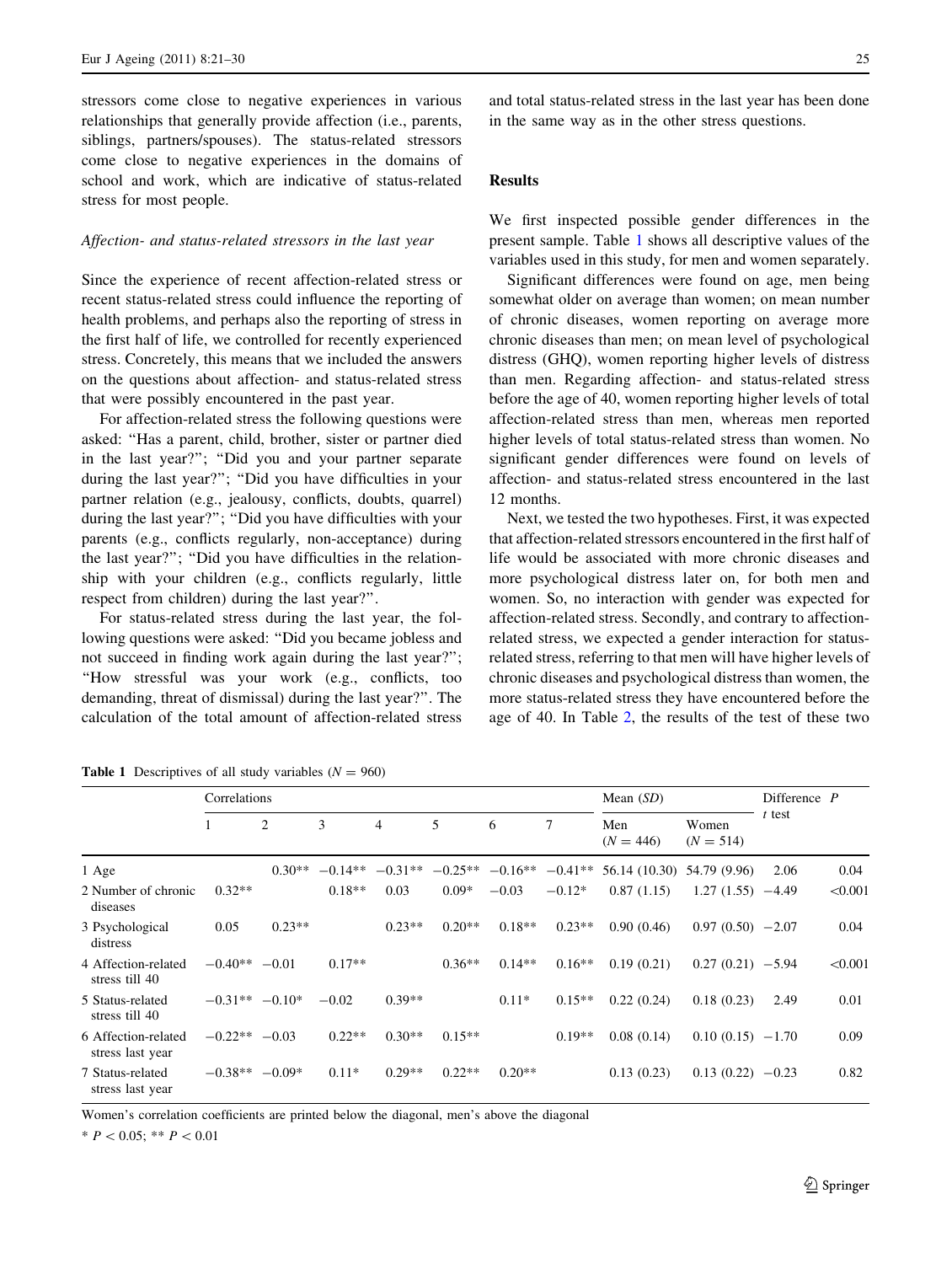|                                               | Chronic diseases |            | Psychological distress |            |
|-----------------------------------------------|------------------|------------|------------------------|------------|
|                                               | Step 1           | Step 2     | Step 1                 | Step 2     |
| $1. \text{Age}$                               | $0.36***$        | $0.36***$  | $0.10**$               | $0.10**$   |
| Gender $(1 = \text{woman})$                   | $0.15***$        | $0.15***$  | 0.03                   | 0.03       |
| Affection-related stress last year            | 0.01             | 0.01       | $0.16***$              | $0.16***$  |
| Status-related stress last year               | 0.01             | 0.01       | $0.13***$              | $0.14***$  |
| Total affection-related stress till 40        | $0.12***$        | $0.12***$  | $0.16***$              | $0.17***$  |
| Total status-related stress till 40           | 0.03             | 0.04       | 0.01                   | 0.01       |
| 2. Affection- * status-related stress till 40 |                  | $-0.02$    |                        | $-0.01$    |
| Affection-related stress till $40 *$ gender   |                  | 0.03       |                        | $-0.003$   |
| Status-related stress till 40 * gender        |                  | $-0.09**$  |                        | $-0.11**$  |
| $R^2$                                         | 0.131            | 0.139      | 0.084                  | 0.096      |
| $\Delta R^2$                                  |                  | 0.009      |                        | 0.013      |
| Model $F$                                     | $23.86***$       | $17.10***$ | $14.55***$             | $11.27***$ |

<span id="page-5-0"></span>Table 2 Main and moderating effects of affection- and status-related stress and gender on number of chronic diseases and on psychological distress  $(N = 960)$ 

Standardized coefficients are shown

\*\*  $P < 0.01$ ; \*\*\*  $P < 0.001$ 

expectations are shown. In all analyses, one-tailed tests are being used, because we test directional hypotheses. Twotailed tests will be reported when the direction of the effects are opposite of the hypothesis.

In two regression analyses—one with chronic diseases as the dependent variable and one with psychological distress as the dependent variable—we tested the effects of affection-related stress and status-related stress, and the interaction of both types of stress with gender. We controlled for the effects of age and the effects of recently (i.e., in the last year) experienced affection-related stress and status-related stress. The latter is important because recently experienced stress may affect the measurement of, especially, psychological distress. All relevant variables were mean centered, in accordance with the recommendations of Aiken and West ([1991\)](#page-8-0).

Results showed significant main associations of affection-related stress with both the number of chronic diseases  $(\beta = 0.12, P < 0.001)$  and the level of psychological distress ( $\beta = 0.16$ ,  $P < 0.001$ ), but no significant main associations for status-related stress ( $\beta = 0.03$ , ns, and  $\beta = 0.01$ , ns, for chronic diseases and psychological distress, respectively). After having included the two-way interactions of affection-related stress by gender and statusrelated stress by gender in the second step, results showed no significant interaction for affection-related stress ( $\beta$  = 0.03, ns, and  $\beta = -0.003$ , ns, for chronic diseases and psychological distress, respectively), but there is for statusrelated stress  $(\beta = -0.09, P < 0.01,$  and  $\beta = -0.11,$  $P<0.01$ , respectively). This indicates that status-related stress is associated with men's physical and mental health, not with

women's health. Affection-related stress, however, seems to be associated with men's and women's health equally.

To decompose and probe the expected lack of a gender interaction for affection-related stress, and the expected presence of a gender interaction for status-related stress, we used simple slope analysis (Aiken and West [1991;](#page-8-0) Cohen and Cohen [1983](#page-8-0)). Figures [1a](#page-6-0), b (affection) and [2a](#page-6-0), b (status) show the results, for chronic diseases and psychological distress separately.

The results indicated that, for both men and women, higher levels of affection-related stress were associated with more chronic diseases ( $B_{\text{men}} = 0.46$ ,  $P \lt 0.05$ ;  $B_{\text{women}} = 0.70, P < 0.001$  and more distress ( $B_{\text{men}} = 0.80$ ,  $P < 0.001; B_{\text{women}} = 0.77, P < 0.001$  than lower levels of affection-related stress.

The results for status-related stress indicated that for men, as expected, higher levels of status-related stress were associated with more chronic diseases ( $B_{\text{men}} = 0.56, P < 0.01$ ) and more distress ( $B_{\text{men}} = 0.51, P \lt 0.01$ ) than lower levels of status-related stress. For women, as expected, no significant positive associations were found. Interestingly, for chronic diseases ( $B_{\text{women}} = -0.25$ ,  $P = 0.24$ , two-tailed) and for distress ( $B_{\text{women}} = -0.42, P < 0.10$ , two-tailed) the associations with status-related stress—although not significant—were opposite to what was expected.

## Discussion

Social stressors encountered in the first half of life (from birth on till the age of 40) were found to be associated with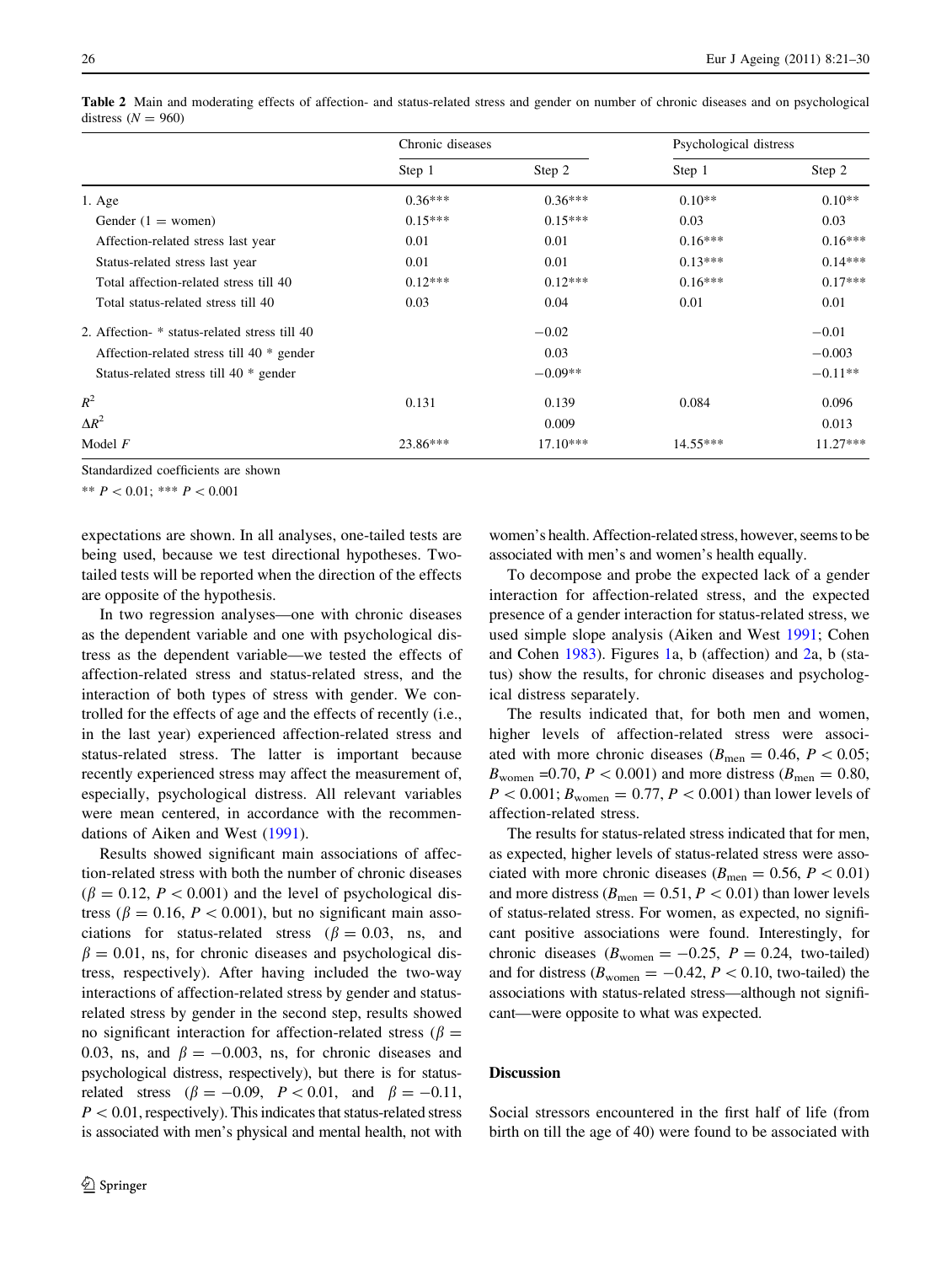<span id="page-6-0"></span>

Fig. 1 Graphical presentation of the (lack of) interaction of gender, affection-related stress, and number of chronic diseases (a), and level of psychological distress (b)



Fig. 2 Graphical presentation of the interaction of gender, statusrelated stress, and number of chronic diseases (a), and level of psychological distress (b)

physical and mental health problems later on, but somewhat differently for men and women. Affection-related stressors were associated with physical and mental health problems for both men and women. In contrast, status-related stressors were associated with physical and mental health problems for men only, not for women. These findings are in line with what was expected on the basis of our theoretical ideas about basic social needs affection and status needs—in combination with the female advantage in possibilities for substitution regarding statusrelated stress. As such, the findings may add to the existing equivocal state of the art on gender differences in the associations between social stressors and health outcomes. Especially, the finding that affection-related stress was found to be as detrimental to men's health as it was to women's health supports the idea that men also have a basic need for affection, and thus suffer from affectionrelated stress. This finding, therefore, does deviate in part from studies that suggest a gender-dichotomy: that affection-related stress is especially related to women's mental and physiological responses, whereas men—as opposed to women—react most to status-related stress (e.g., Oldehinkel et al. [2007](#page-8-0); Stroud et al. [2002\)](#page-8-0). Our findings, instead, are in line with studies that show that the need for belongingness and affection is a general human social need, important to both women and men (e.g., Baumeister & Leary [1995](#page-8-0); Pendell [2002](#page-8-0)). These findings also seem in line with the strong health effects of both marriage and divorce, especially for men (House et al. [1988](#page-8-0); Kiecolt-Glaser and Newton [2001](#page-8-0)), which, in our view, refer, at least in part, to the importance of affection need fulfillment for men too.

The findings regarding status-related stress support our hypothesis that women suffer less from status-related stress than men. We expected this to be so, on the basis of the hypothesis that—although both men and women have a need for status—women are better able to substitute status loss by 'producing' more affection. This idea is in line with studies that have shown that, indeed, women are better hardwired for giving and receiving affection than men (e.g., Taylor et al. [2002\)](#page-8-0). Our findings, therefore, suggest that—as SPF theory presumes—the need for status is a basic human social need, for both men and women, as is the need for affection. This is in line with studies that show that both men and women indeed do care for status. For example, it has been suggested that there are no genderspecific social needs, but men and women 'produce' their need fulfillment in different social spheres (Baumeister and Sommer [1997](#page-8-0); Gabriel and Gardner [1999](#page-8-0)). Men would fulfill their social needs primarily in larger groups (collectivistic sphere), women in smaller or dyadic groups (relational sphere). Gender differences in need fulfillment (or lack of fulfillment) are thus not laid in gender-specific social needs, but in the different social spheres. On the basis of our data, we cannot distinguish between social spheres, but it may be an important additional aspect of the explanation of gender differences. Moreover, women (with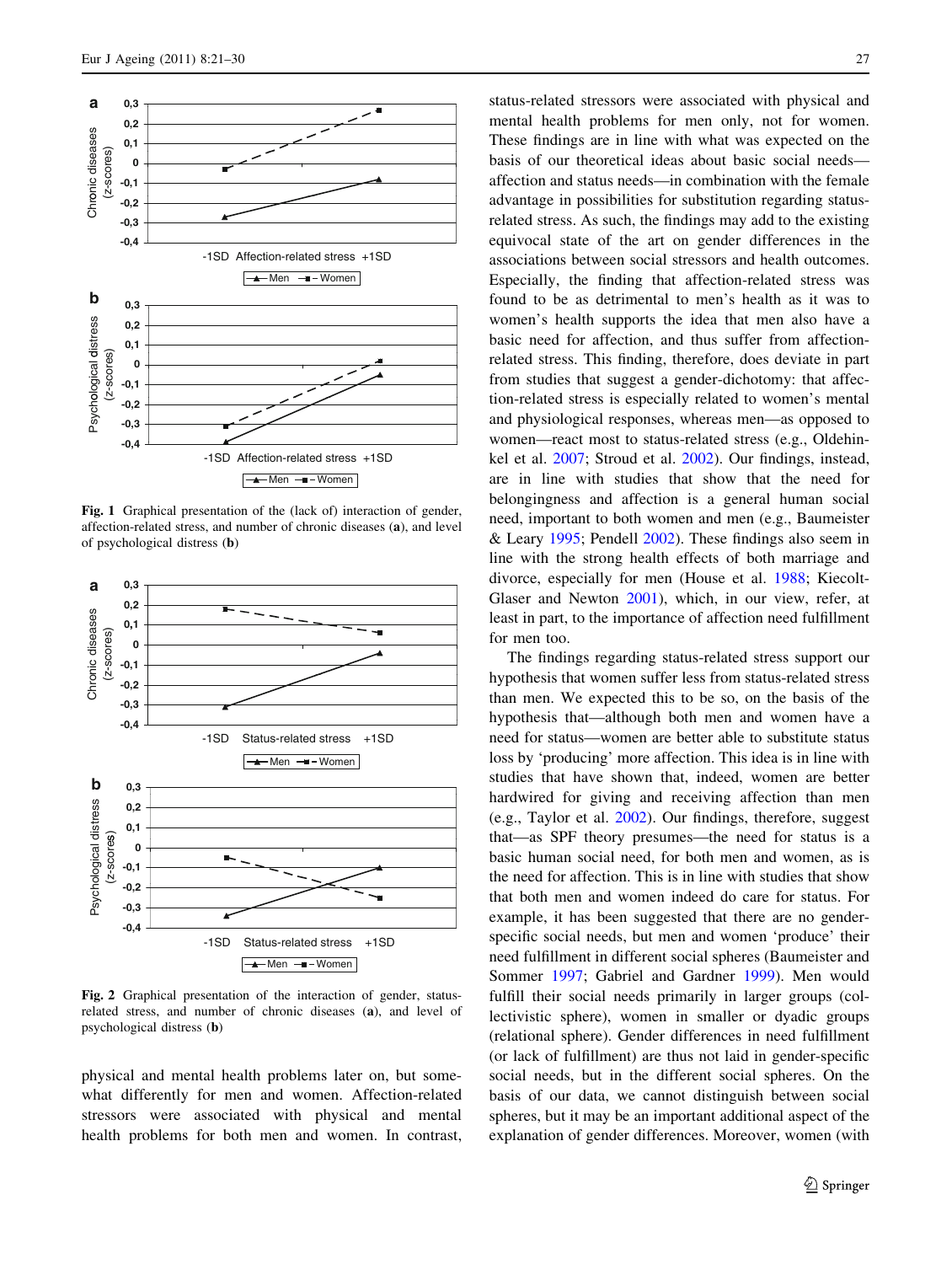a male partner) may suffer less from status-related stress than men, because they probably can substitute status loss by focusing more on the status of their male spouse. The negative association between status-related stress and later distress for women, although not significant, may also point to this possibility. Moreover, we cannot rule out that women, who have suffered status-related stress before the age of 40, later may have withdrawn from work to focus on their family and children (i.e., affection). This may then explain why they report less, rather than more distress after having encountered status-related stress. For men, this substitution possibility is much less an option, at least in the Netherlands. Finally, we also cannot rule out that men may still be more reactive (physiologically) to statusrelated stress than women. Further research is needed to solve these remaining puzzles and examine alternative explanations.

Our study also has its limitations. First, the genderspecific substitution argument could only be tested indirectly, because we did not have data on concrete substitution actions. Although earlier studies have supported the presupposed substitution patterns (e.g., Steverink and Lindenberg [2006](#page-8-0)), future research should test the substitution argument in a more direct way. This can be done by, for example, assessing how people 'produce' affection and status over time, and how the loss of resources for status may lead to increases in the use of resources for affection.

Second, the cross-sectional data of our study are problematic for inferences about the presumed causal mechanisms. For this, longitudinal data are needed. Nevertheless, because the data allowed us to separate the experiences of social stressors (before age of 40) from the health outcomes later on (after the age of 40), we more or less had two measurement moments, approaching a longitudinal design. Still, longitudinal data are needed to get more robust evidence.

Third, in this study we investigated the overall impact of affection- and status-related stressors, encountered in the first half of life, and health outcomes later on (in the second half of life). On the basis of SPF theory, no hypotheses could be formulated on more specific developmental processes or causes and effects. Still, in order to explore the possibility of developmental issues, we checked in a post hoc analysis, whether the three available life periods (in the data: age 0–12, age 13–18, and age 19–39), were related differentially to health effects. Regression analyses, containing the social stressors in the separate life periods as predictors, showed no significant associations with health outcomes. This indicates that our data did not show that, having encountered affection- or status-related stress in one of the three life periods, is significantly related to health later on. However, our results showed that, when men and

women had encountered affection-related stress in all three life periods (till the age of 40), this was significantly related to mental and physical health later on. In additionally, men who had encountered status-related stress in all three life periods showed to have a significantly worse mental health later on; when they had encountered status-related stress in the first two age periods  $(0-12$  and  $13-18)$ , they showed a significantly worse physical health. In conclusion, our data did not show specific effects for separate developmental phases, but they provided evidence, as we hypothesized, of the association between social stress encountered in the first half of life and health problems later on. Notwithstanding this finding here, future research might focus on possible developmental processes in the link between social stress and health problems later on. However, then also clear developmental theory is needed, and possibly also more detailed information on specific social stressors.

Fourth, the main independent variables—social stressors encountered before the age of 40—were self-reported, and measured retrospectively. This brings the risk of subjectivity and memory biases, which may cause the data to be unreliable. Nevertheless, because the social stressors were all measured as events rather than as feelings, these risks may again be limited. People, in general, report more reliably on events than on feelings, and they also can remember events more reliably than feelings. Furthermore, we took recently experienced stress into account. In that way, we filtered out bias due to stress experienced in the past year. Nevertheless, in future research this should be taken into consideration and more objective measures should be added.

Finally, the measurement of the health outcomes was also measured by self-report, which has the same risk of subjectivity or memory biases as have the social stressors. Future studies should include both objective and subjective measures of health in order to get more insight in objective versus subjective health problems.

These limitations not withstanding, this study has contributed to the knowledge on the gender issue in the link between social stress and health. More precisely, it indicates that status-related stressors encountered in the first half of life may undermine the later-life physical and mental health of men, not women. However, affectionrelated stressors seem to harm the later-life physical and mental health of both men and women, not only of women as is often assumed. This knowledge may have important implications for social interventions in preventive public health.

Open Access This article is distributed under the terms of the Creative Commons Attribution Noncommercial License which permits any noncommercial use, distribution, and reproduction in any medium, provided the original author(s) and source are credited.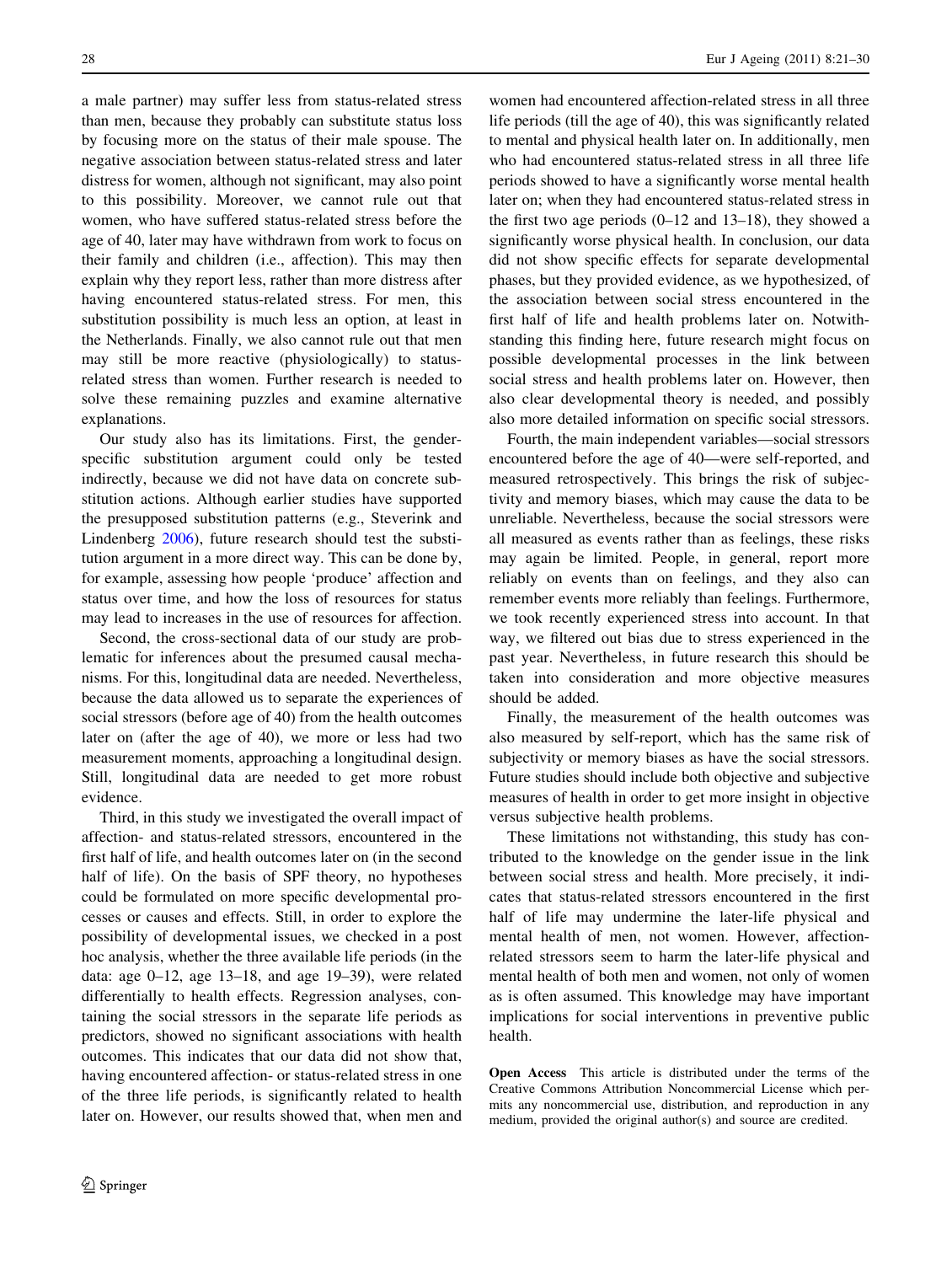#### <span id="page-8-0"></span>References

- Aiken LS, West SG (1991) Multiple regression: testing and interpreting interactions. Sage, London
- Artazcoz L, Benach J, Borrell C, Cortès I (2004) Umemployment and mental health: understanding the interactions among gender, family roles, and social class. Am J Public Health 94:82–88
- Baumeister RF, Leary MR (1995) The need to belong: desire for interpersonal attachments as a fundamental human motivation. Psych Bull 117:497–529
- Baumeister RF, Sommer KL (1997) What do men want? Gender differences and two spheres of belongingness: comment on Cross and Madson (1997). Psych Bull 122:38–44
- Bruggink JW, Knoops K, Nusselder WJ, van Gool CH (2010) De gezonde levensverwachting samengevat. In Volksgezondheid Toekomst Verkenning, Nationaal Kompas Volksgezondheid. RIVM, Bilthoven
- Brugha TS, Cragg D (1990) The list of threatening experiences: the reliability and validity of a brief life events questionnaire. Acta Psychiatr Scand 82:77–81
- Cacioppo JT, Hughes ME, Waite LJ, Hawkley LC, Thisted RA (2006) Loneliness as a specific risk factor for depressive symptoms: crosssectional and longitudinal analyses. Psychol Aging 21:140–151
- Cohen J, Cohen P (1983) Applied multiple regression/correlation analyses for the behavioral sciences, 2nd edn. Lawrence Erlbaum, Hillsdale
- Cohen S, Frank E, Doyle WJ, Skoner DP, Rabin BS, Gwaltney JM Jr (1998) Types of stressors that increase susceptibility to the common cold in healthy adults. Health Psychol 17:214–223
- Cohen S, Alper CM, Doyle WJ, Adler N, Treanor JJ, Turner RB (2008) Objective and subjective socioeconomic status and susceptibility to the common cold. Health Psychol 27:268–274
- Cross SE, Madson L (1997) Models of the self: self-construals and gender. Psychol Bull 122:5–37
- Cyranowski JM, Frank E, Young E, Shear K (2000) Adolescent onset of gender differences in lifetime rates of major depression. A theoretical model. Arch Gen Psychiatr 57:21–27
- Deci EL, Ryan RM (2000) The "what" and "why" of goal pursuits: Human needs and the self-determination of behavior. Psychol Inquiry 11:227–268
- Denton M, Prus S, Walters V (2004) Gender differences in health: a Canadian study of the psychosocial, structural and behavioural determinants of health. Soc Sc Med 58:2585–2600
- Gabriel S, Gardner WL (1999) Are there "his" and "hers" types of interdependence? The implications of gender differences in collective versus relational interdependence for affect, behavior, and cognition. J Pers Soc Psychol 77:642–655
- Gordon LV (1949) The reflection of problem changes by the Mooney Problem Checklist. Educ Psychol Measurement 9:749–752
- Hammarström A, Janlert U (2002) Early unemployment can contribute to adult health problems: results from a longitudinal study of school leavers. J Epidemiol Community Health 56:624–630
- Hawkley LC, Thisted RA, Masi CM, Cacioppo JT (2010) Loneliness predicts increased blood pressure: 5-year cross-lagged analyses in middle-aged and older adults. Psychol Aging 25:132–141
- House JS, Landis KR, Umberson D (1988) Social relationships and health. Science 241:540–545
- Kiecolt-Glaser JK, Newton TL (2001) Marriage and health: his and hers. Psychol Bull 127:472–503
- Kiecolt-Glaser JK, Newton T, Cacioppo JT, MacCallum RC, Glaser R, Malarkey WB (1996) Marital conflict and endocrine function: are men really more physiologically affected than women? J Consult Clin Psychol 64:324–332
- Kiecolt-Glaser JK, Loving TJ, Stowell JR, Malarkey WB, Lemeshow S, Dickinson SL, Glaser R (2005) Hostile marital interactions,

proinflammatory cytokine production, and wound healing. Arch Gen Psychiat 62:1377–1384

- Koeter MW (1992) Validity of the GHQ and SCL anxiety and depression scales: a comparative study. J Affect Disord 24: 271–279
- Levenson RW, Carstensen LL, Gottman JM (1994) The influence of age and gender on affect, physiology, and their interrelations: a study of long-term marriages. J Pers Soc Psychol 67:56–68
- Lindenberg S (1996) Continuities in the theory of social production functions. In Lindenberg SM, Ganzeboom HBG (eds) Verklarende sociologie: opstellen voor Reinhard Wippler [Explanatory sociology: Essays in honor of Reinhard Wippler]. Thesis, Amsterdam, pp 169–184
- Litwin H (2007) What really matters in the social network-mortality association? A multivariate examination among older Jewish-Israelis. Eur J Ageing 4:71–82
- Luecken LJ, Appelhans BM, Kraft M, Brown A (2006) Never far from home: a cognitive-affective model of the impact of earlylife family relationships on physiological stress responses in adulthood. J Soc Pers Relationsh 23:189–203
- Maccoby EE (1990) Gender and relationships: a developmental account. Am Psychol 45:513–520
- McDonough P, Walters V (2001) Gender and health: reassessing patterns and explanations. Soc Sc Med 52:547–559
- Newson JT, Mahan TL, Rook KS, Krause N (2008) Stable negative social exchanges and health. Health Psychol 27:78–86
- Nieboer A, Lindenberg S (2002) Substitution, buffers and subjective well-being: a hierarchical approach. In: Gullone E, Cummins RA (eds) The universality of subjective well-being indicators. Kluwer Academic Publishers, Dordrecht, pp 175–189
- Oksuzyan A, Brønnum-Hansen H, Jeune B (2010). Gender gap in health expectancy. Eur J Ageing 7(4). doi:[10.1007/s10433-010-](http://dx.doi.org/10.1007/s10433-010-0170-4) [0170-4](http://dx.doi.org/10.1007/s10433-010-0170-4)
- Oldehinkel AJ, Rosmalen JGM, Veenstra R, Dijkstra JK, Ormel J (2007) Being admired or being liked: classroom social status and depressive problems in early adolescent girls and boys. J Abnormal Child Psychol 35:417–427
- Ormel J, Lindenberg S, Steverink N, Verbrugge LM (1999) Subjective wellbeing and social production functions. Soc Indicat Res 46:61–90
- Pendell SD (2002) Affection in interpersonal relationships: not just ''a fond or tender feeling''. Commun Yearb 26:70–115
- Pinto-Sietsma SJ, Janssen WMT, Hillege HL, Navis G, de Zeeuw D, De Jong PE (2000) Urinary albumin excretion is associated with renal functional abnormalities in a nondiabetic population. J Am Soc Nephrol 11:1882–1888
- Repetti RL, Taylor SE, Seeman TE (2002) Risky families: family social environments and the mental and physical health of offspring. Psychol Bull 128:330–366
- Seeman TE (1996) Social ties and health: the benefits of social integration. Ann Epidemiol 6:442–451
- Steverink N (2001) When and why frail elderly people give up independent living: The Netherlands as an example. Ageing Soc 21:45–69
- Steverink N, Lindenberg S (2006) Which social needs are important for subjective well-being? What happens to them with aging? Psychol Aging 21:281–290
- Steverink N, Lindenberg S, Ormel J (1998) Towards understanding successful ageing: patterned change in resources and goals. Ageing Soc 18:441–467
- Stroud LR, Salovey P, Epel ES (2002) Sex differences in stress responses: social rejection versus achievement stress. Biol Psychiat 52:318–327
- Taylor SE, Dickerson SS, Cousino Klein L (2002) Toward a biology of social support. In: Snyder CR, Lopez SJ (eds) Handbook